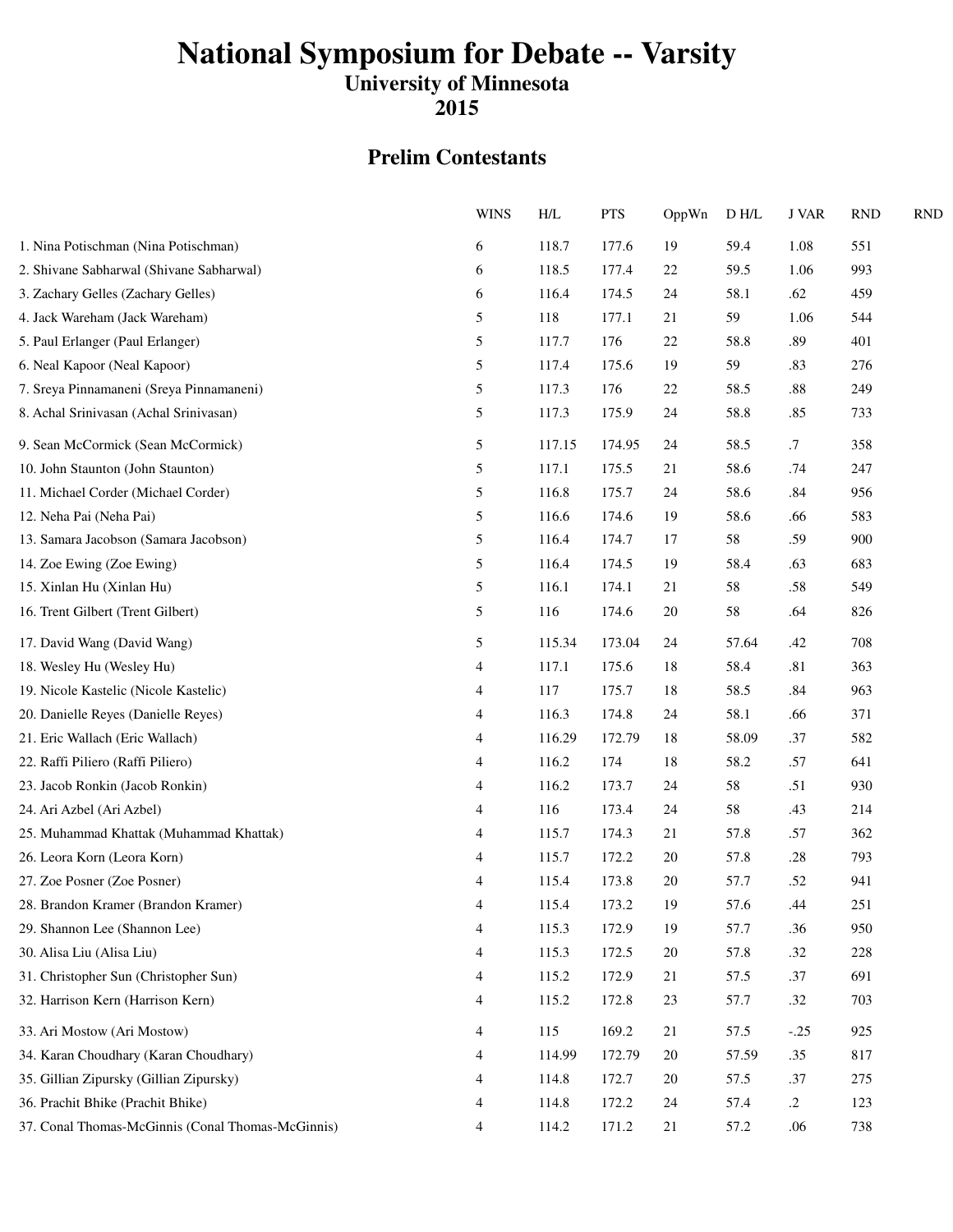## **National Symposium for Debate -- Varsity**

**University of Minnesota**

**2015**

#### **Prelim Contestants**

|                                                                            | <b>WINS</b>             | H/L            | <b>PTS</b>     | OppWn    | ${\rm D}$ H/L | <b>J VAR</b> | <b>RND</b> | <b>RND</b> |
|----------------------------------------------------------------------------|-------------------------|----------------|----------------|----------|---------------|--------------|------------|------------|
| 38. James Sanger (James Sanger)                                            | 4                       | 114.1          | 168.7          | 18       | 57.1          | $-.31$       | 286        |            |
| 39. Vikram Kalghatgi (Vikram Kalghatgi)                                    | 4                       | 113.7          | 170.7          | 18       | 56.8          | .03          | 768        |            |
| 40. Derek Zhang (Derek Zhang)                                              | 4                       | 113.1          | 169.9          | 19       | 56.5          | $-.21$       | 656        |            |
| 41. Michael Hepburn (Michael Hepburn)                                      | 4                       | 112.8          | 168.4          | 20       | 56.6          | $-.41$       | 579        |            |
| 42. Nirmal Balachundar (Nirmal Balachundar)                                | 3                       | 117.5          | 175.7          | 19       | 58.7          | .85          | 327        |            |
| 43. Dean Kieserman (Dean Kieserman)                                        | 3                       | 115.86         | 174.36         | 18       | 57.86         | .62          | 368        |            |
| 44. Miklos Roberts-Gaal (Miklos Roberts-Gaal)                              | 3                       | 115.7          | 173.7          | 22       | 57.7          | $.5\,$       | 557        |            |
|                                                                            |                         |                |                |          |               |              |            |            |
| 45. Kaushal Balagurusamy (Kaushal Balagurusamy)                            | 3                       | 115.69         | 173.39         | 19       | 57.89         | .46          | 282        |            |
| 46. Jeffrey Hymen (Jeffrey Hymen)                                          | 3                       | 115.4          | 170.4          | 18       | 57.9          | $-.05$       | 240        |            |
| 47. Kyle Kopf (Kyle Kopf)                                                  | 3                       | 115.3          | 172.6          | 19       | 57.8          | .29          | 687        |            |
| 48. Daniel Lu (Daniel Lu)                                                  | 3                       | 115.3          | 172.1          | 24       | 57.6          | .22          | 143        |            |
| 49. Oliver Korten (Oliver Korten)                                          | 3                       | 115.2          | 173.1          | 19       | 57.5          | .38          | 996        |            |
| 50. Karen Xia (Karen Xia)                                                  | 3                       | 115.2          | 172.9          | 19       | 57.5          | .36          | 941        |            |
| 51. Andee Song (Andee Song)                                                | 3                       | 115.1          | 171.7          | 18       | 57.7          | .17          | 942        |            |
| 52. Alina Kulman (Alina Kulman)                                            | 3                       | 115            | 172.3          | 18       | 57.5          | .19          | 554        |            |
| 53. Jack Coyle (Jack Coyle)                                                | 3                       | 114.99         | 172.79         | 20       | 57.69         | .31          | 390        |            |
| 54. Marie Ceske (Marie Ceske)                                              | 3                       | 114.8          | 172.1          | 17       | 57.4          | .23          | 850        |            |
|                                                                            |                         |                |                |          |               |              |            |            |
| 55. Jacob Blitz (Jacob Blitz)                                              | 3                       | 114.53         | 172.43         | 18       | 57.33         | .25          | 849        |            |
| 56. Hunter Seitz (Hunter Seitz)                                            | 3                       | 114.5          | 172.5          | 19       | 57            | .33          | 131        |            |
| 57. Jerome Nashed (Jerome Nashed)                                          | 3                       | 114.5          | 171.3          | 20       | 57.2          | .13          | 765        |            |
| 58. Aysha Hafiz (Aysha Hafiz)                                              | 3                       | 114.4          | 171.5          | 16       | 57.2          | .13          | 111        |            |
| 59. Lauren Singer (Lauren Singer)                                          | 3                       | 114.31         | 171.71         | 20       | 57.11         | $\cdot$ 1    | 240        |            |
| 60. Vandita Pendse (Vandita Pendse)                                        | 3                       | 114.3          | 171.4          | 19       | 57.2          | .07          | 994        |            |
| 61. TJ Foley (TJ Foley)                                                    | 3                       | 114.3          | 170.8          | 18       | 57.8          | $-.04$       | 570        |            |
| 62. Talia Coyne (Talia Coyne)                                              | 3                       | 114            | 170.9          | 20       | 57            | .01          | 639        |            |
| 63. Tammuz Frankel (Tammuz Frankel)                                        | 3                       | 113.99         | 169.79         | 18       | 56.9          | $-.23$       | 815        |            |
| 64. Audrey Saltzman (Audrey Saltzman)                                      | 3                       | 113.81         | 170.51         | 20       | 56.71         | $-.01$       | 144        |            |
|                                                                            |                         |                |                |          |               |              |            |            |
| 65. Lucia Colicchio (Lucia Colicchio)<br>66. Matthew Zhang (Matthew Zhang) | 3<br>3                  | 113.8<br>113.8 | 171.2<br>170.7 | 19<br>21 | 56.8<br>56.8  | $\cdot$      | 455<br>631 |            |
| 67. Krupali Patel (Krupali Patel)                                          | 3                       | 113.7          | 143.2          | 19       | 57            | .21          | 345        |            |
| 68. Alexander Wurm (Alexander Wurm)                                        | 3                       | 113.6          | 170.9          | 16       | 56.9          | .02          | 254        |            |
| 69. Carly Hughes (Carly Hughes)                                            | 3                       | 113.6          | 170.1          | 24       | 57            | $-.07$       | 658        |            |
| 70. Alex Bauman (Alex Bauman)                                              | 3                       | 113.5          | 170.5          | 21       | 56.7          | $-.03$       | 597        |            |
| 71. Maddie Fleming (Maddie Fleming)                                        | 3                       | 113.5          | 170.2          | 17       | 56.9          | $-.1$        | 685        |            |
| 72. Gustaf Ahdritz (Gustaf Ahdritz)                                        | 3                       | 113.4          | 170.5          | 20       | 56.7          | $-.01$       | 203        |            |
| 73. Nathaniel Mahlum (Nathaniel Mahlum)                                    | 3                       | 113.28         | 170.28         | 17       | 56.78         | $-.04$       | 798        |            |
| 74. Katherine Fennell (Katherine Fennell)                                  | 3                       | 113.2          | 169.7          | 16       | 56.7          | $-.14$       | 578        |            |
| 75. Olivia Trumble (Olivia Trumble)                                        | 3                       | 113            | 169.6          | 19       | 56.5          | $-.2$        | 190        |            |
| 76. Camille Caldera (Camille Caldera)                                      | 3                       | 112.7          | 169.2          | 19       | 56.3          | $-.25$       | 239        |            |
| 77. Will Golay (Will Golay)                                                | 3                       | 110.8          | 166.2          | 20       | 55.1          | $-.72$       | 472        |            |
| 78. Jack Briody (Jack Briody)                                              | $\overline{\mathbf{c}}$ | 114.83         | 171.83         | 18       | 57.43         | .24          | 166        |            |
| 79. Marie-Rose Sheinerman (Marie-Rose Sheinerman)                          | $\sqrt{2}$              | 114.7          | 171.2          | 20       | 57.3          | .07          | 570        |            |
| 80. Sarah Rosenberg (Sarah Rosenberg)                                      | $\overline{c}$          | 114.3          | 171.4          | 18       | 57            | .09          | 944        |            |

Page 2